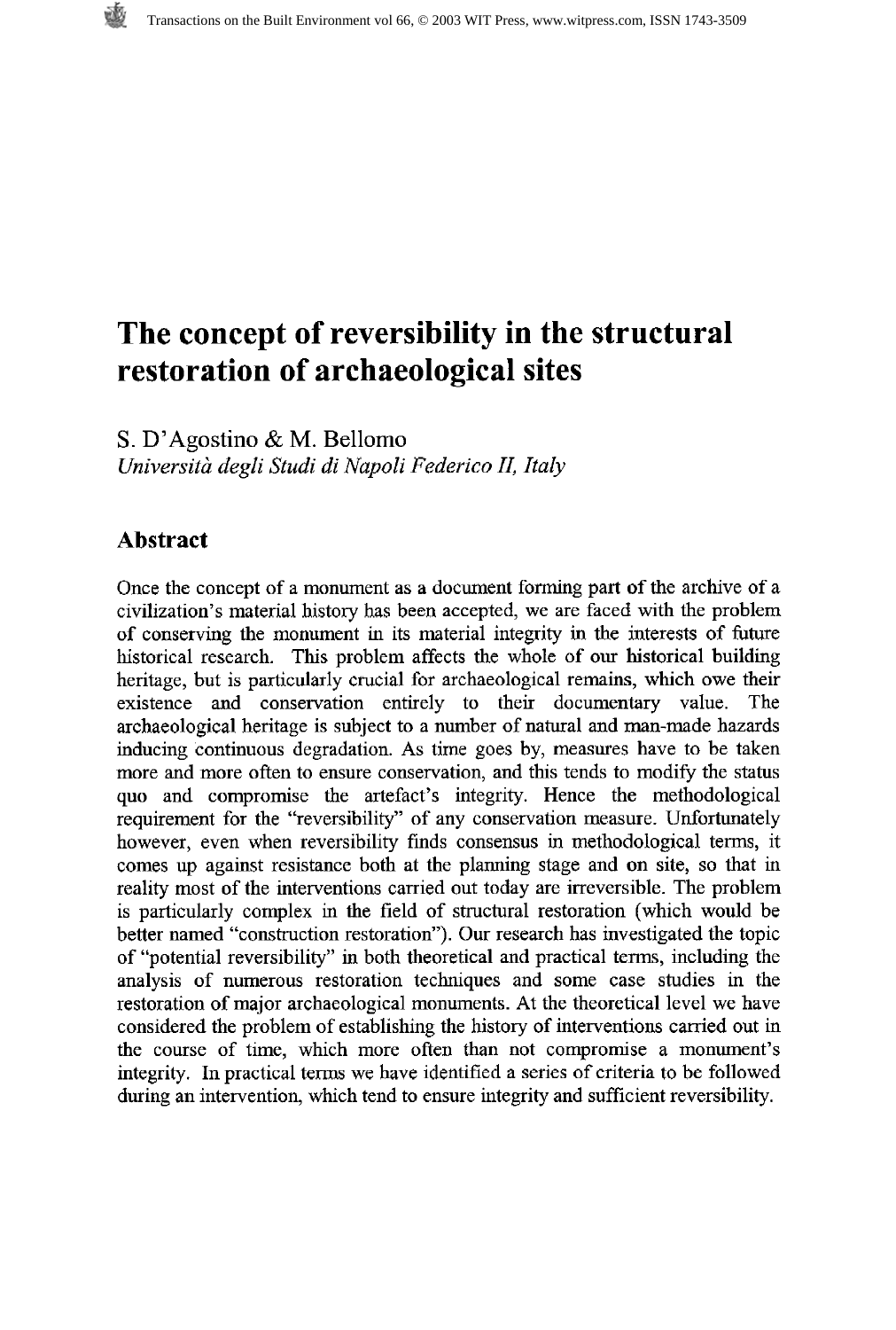# **1. Archaeological remains**

Archaeological remains may be defined as an artefact from a past civilization which is identified and conserved as a document of the material history of the civilization that produced it,[l]. They come in all shapes and sizes, involving the most widely varying materials, but have as a common denominator the evidence they bear of human history. Amongst the multitude of remains which constitute the archive of the material history of humanity, we pay particular attention to archaeological remains, evidence of the evolution of a civilization's mode of living and building.

It is rare for archaeological constructions to have come down to us in their original configuration: they have almost always been profoundly altered by successive mutilations and transformations, giving them a new configuration and state of equilibrium as ruins, [2]. It is this characteristic which makes archaeological remains the object of complex, interdisciplinary studies involving archaeologists and the applied sciences. What is more, in previous centuries characterised by a different, more limited view of history, archaeological remains were frequently incorporated into new constructions, making their anamnesis even more complex. In the light of our scientific understanding of history, we view a ruin as a multi-faceted document, and its integrity and conservation take on crucial importance.

Since we are focusing on archaeological artefacts, we are faced with highly complex problems of interpretation and conservation. In the first place it is necessary to identify the building's original function and the rationale that informed its construction, 131. This should lead on to an anamnesis of the alterations and adaptations carried out, including any previous evidence of restoration or conservation and the discernible episodes of degradation, whether due to natural or human causes. In addition it is important to determine the material composition of the ruins by establishing the quality of stone used and its provenance, the nature and quality of mortar or other adhesive agents, the stratigraphy of the walls, the way in which they were laid down, the successive alterations and the conditions of degradation. Each of these items could merit a detailed résumé recorded in a data base.

Ruins invariably occur in a wider context as part of a residential or monumental site, and hence the conservation of one item is bound up with the conservation and, very often, restoration - of the whole site. A ruin is linked by many significant threads to the archaeological context in which it occurs. Being a document in the archive of human history, its integrity must be conserved as far as possible, and this will only be possible by subjecting the ruin to periodic maintenance, in the best of cases, or else restoration.

# **2. Historical evaluation of the restoration interventions**

In past centuries, as we said above, ancient ruins were often reused in new constructions, or else subjected to major operations of reconstruction. More recently they have undergone wholesale interventions of consolidation which have altered their rationale and static behaviour. Some recent theories of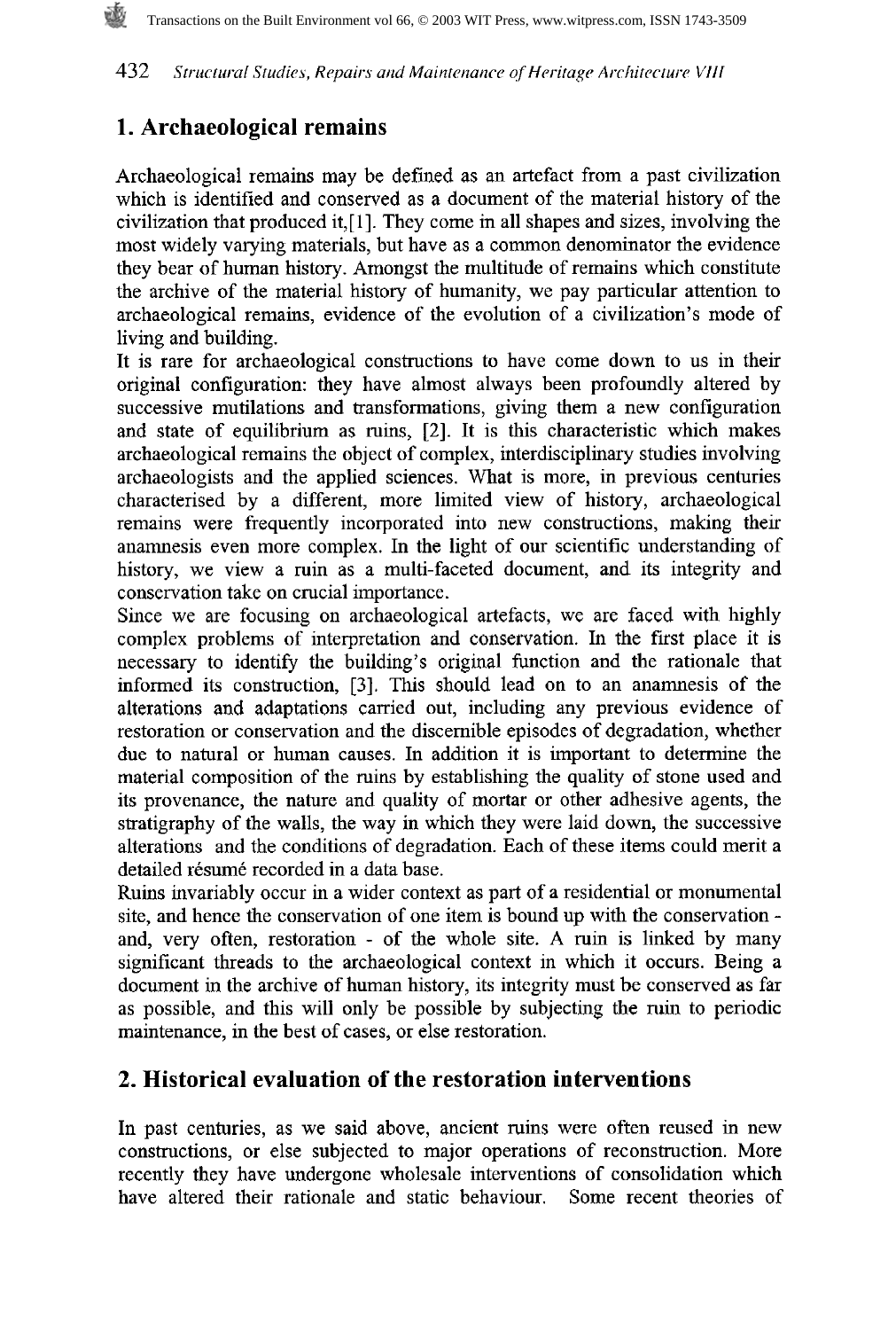restoration highlight the importance of tracing a historical profile of the successive interventions, in the interests of the building's value as a historical document, and go on to insist on the over-riding importance of the current status quo. Such a standpoint is indeed convincing if one is dealing with Stern and Valadier's recomposition of the Arch of Titus on the Palatine, or the completion of a large part of the ancient masonry at Pompeii done in the wake of excavation, or even Evans's reconstruction of the palaces of Knossos. However, this cannot become a dogma, superseding the historical analysis and critical appraisal which must accompany each specific case study. Many interventions, and not only in the past, have in fact been highly prejudicial to an objective reading of the original document.

Unfortunately archaeological sites have been subjected to far too many illconsidered, invasive interventions in the name of conservation in flagrant contrast with the ancients' construction culture. This was especially the case during the second half of the  $20<sup>th</sup>$  century when, thanks to post-war reconstruction and the boom in house building, a shamefully cavalier approach to building prevailed. Moreover, some restoration projects have been closer to an architectonic reinterpretation of the ruins than a scientifically grounded reconstruction. We must never forget that new research may modify current thinking concerning a monument, requiring a revision of the restoration project. Finally developments in the realm of technology, which no one can foresee, may require the elimination of hannful materials; or again, as we have begun to see recently, progress in elaborating complex virtual reconstructions can lead to the dismantling of ill-conceived restorations in the interests of a scientific conservation of the archaeological monument.

## **3. A potential reversibility**

The concept of reversibility is bound up with a critical knowledge of history, and archaeology is a fundamental means to this end. The insistence on the document as an integral and unmodifiable entity is motivated above all by the need to be able to arrive at a different reading or interpretation of it in the light of more complete historical knowledge. We have to recognise the fact, however, that while the intangibility of any written document is sacrosanct in modern historical enquiry, this is still not the case for documents of material history, and in particular for the history of the building heritage, of which archaeological remains are the oldest manifestations.

This lack of commitment on the part of historians towards the material history of our buildmg heritage has made it possible both for would-be "restorers" to go out of their way to leave a new imprint on monuments rather than safeguard their identity, and also for technical interventions that have ensured stability and functionality resorting to materials and techniques which were quite alien to conservation. If the prime objective is to safeguard and transmit the monumentldocument, it is obvious that the concept of reversibility plays an integral part in achieving this objective, and must inform both the restoration project and the process of programmed maintenance.

There are two criteria for ensuring these principles: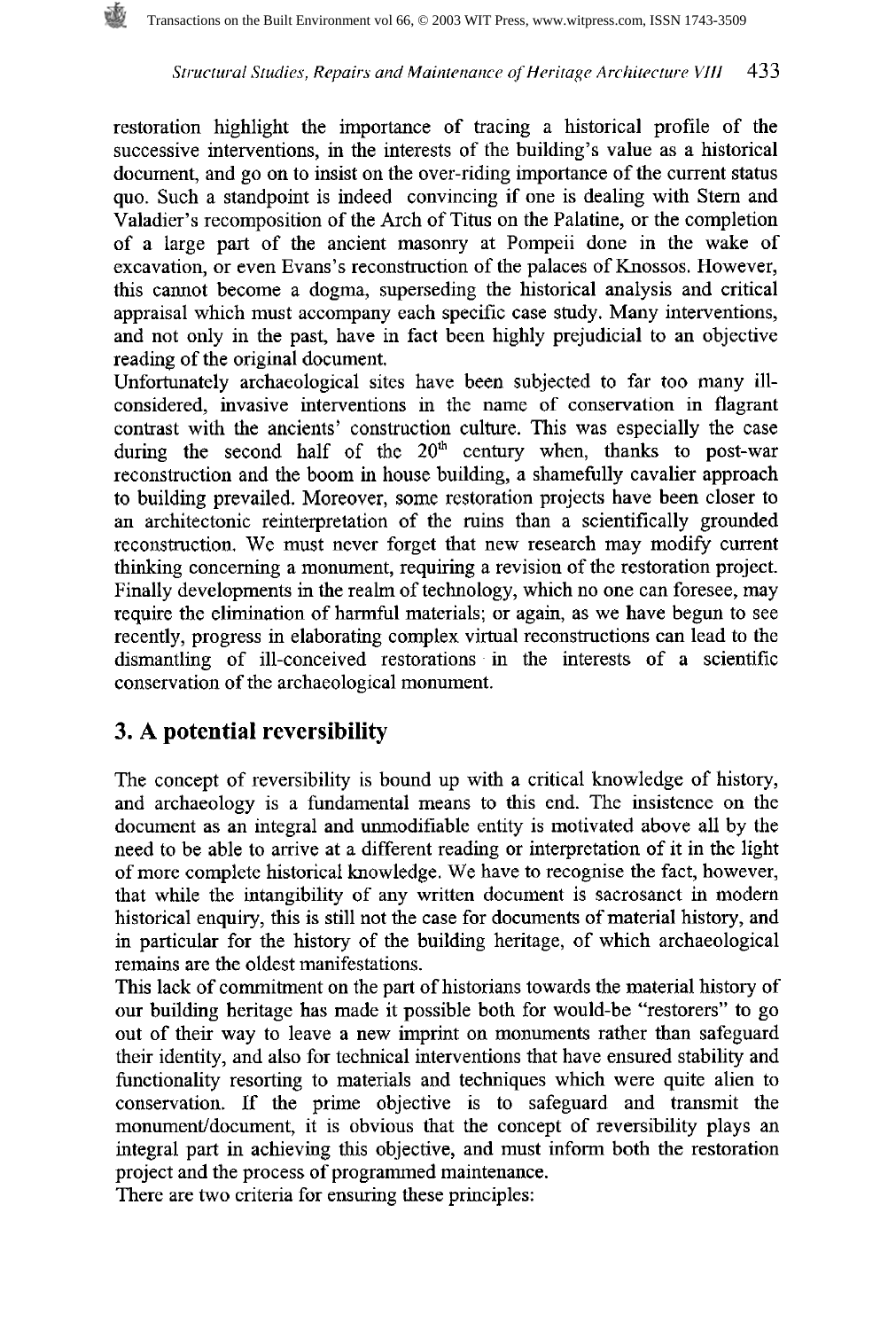- $\bullet$ safeguarding the construction rationale of the archaeological artefact,
- employing materials and techniques compatible with reversibility.

These criteria must be adopted as methodological tenets, even though their application in practice can come up against a lot of difficulties.

The practical implications of reversibility change according to whether it is adopted a **posteriori** in dismantling existing restoration work or a **priori** as a methodological grounding for new interventions. When it is a matter of dealing with situations in existence for some time, it is necessary to act with particular caution when significant new documents of material history have been grafted onto the archaeological remains, as for example when important archaeological relics have been incorporated into churches or monasteries.

Quite another matter, and it has occurred all too frequently over the last century, is the brutal insertion of new structural elements in an ancient building context. In such cases these should be eliminated whenever this can be done without seriously affecting the archaeological fabric. As an example we can take the atrium of the House of the Vettii in Pompeii. In the immediate post-war years a wooden roof erected in the late 1800s was replaced with a structure of the same dimensions in reinforced concrete. This intervention was badly flawed structurally and done using an inferior cement, so that it is now in very bad repair: the corrosion of the metal framework is in fact an all too common problem of interventions using reinforced concrete on archaeological sites. In this case the correct solution would be to replace the roofing, which exerts considerable pressure on the house walls, by a new wooden structure modelled on the  $19<sup>th</sup>$  century construction, much more in keeping with both the ancient context and the rationale behind the house's construction, [4].

Another case in point is the Roman colonnade in front of the basilica of S. Lorenzo in Milan: during the 1950s the colonnade was dismantled, the segments were hollowed out or drilled through and filled with reinforced concrete, and the ancient crossbeams received the same treatment. This intervention, which is to all intents and purposes irreversibile, has destroyed the integrity of the monument, making it impossible to reconstruct its history, [S]. We can postulate a potential reversibility for many cases based on technological progress at the service of conservation; thus for example applications of laser technology might make it possible to liquefy the metal rods which have ill-advisedly been inserted to pin ancient columns, but other cases, such as walling subjected to extensive metal stapling, seem to offer no hope of reversibility.

Turning to new conservation and restoration projects, we would hope that they will always be based on a historical approach that regards the integrity of the monument/document as paramount. This involves making a scientific study of the structure's status quo and drawing up a project based on potential reversibility and the recognisability of the interventions carried out. When reversibility becomes impossible in practice, as in the structural restoration of walls, materials and techniques should be used which are entirely homogeneous with the ancient ones, so as to avoid impinging on either the original building rationale or the structure's stress patterns, while maintaining its durability.

When requisites of restoration or access involve the introduction of new structural elements such as flooring, covering, etc., modem structural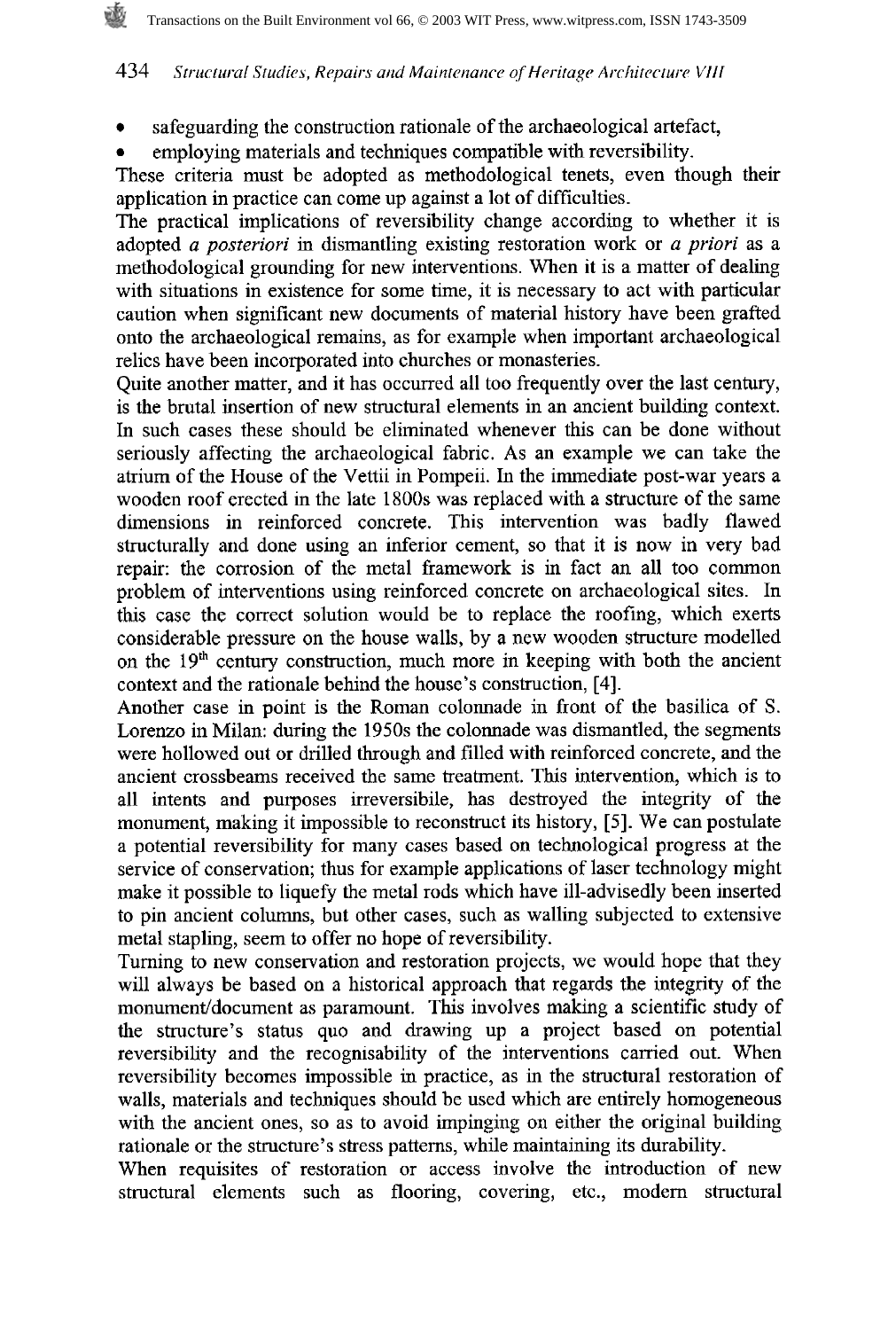engineering offers many technological means for introducing these elements so as not to alter the ancient structure or its structural behaviour, and keep to a minimum the connection and transmission of stresses between the ancient construction and the new structure.

# **4. Some examples**

We shall now look at some practices which recur frequently in the structural restoration of archaeological sites. On account of the wear and tear produced by intensive public access, and to ensure the conditions and safety of visitor routes, it is often necessary to pave over some areas of a site. In preparation for this, the remains in such areas can be scientifically documented and mapped, and this information made available to visitors. The remains are then covered up with successive layers of terrain to make the ground level, remembering to allow for rainwater to run off, and paving can be laid which is in keeping with the context and fully reversible.

Again in the interests of public access, an archaeological monument may have to be provided with safety facilities, either for the structure itself or for visitors. Here again flooring and partitioning can divide up the existing spaces. Nowadays it is possible to create structures able to sustain sizeable loads which can rest on vulnerable structures without compromising them. Alternatively the horizontal elements can be anchored to the archaeological structures at a limited number of points using technologies which do not seriously prejudice the ancient walling. Analogous systems that can be even less invasive make it possible to rest roofing on remains so as to limit environmental damage and improve access.

Finally we can improve on conventional methods when it is necessary to shore up fractured elements such as capitals, metopes or remount blocks of masonry. Supporting elements can be made from modem metals, such as stainless steel or titanium, or innovative polymers, rather than resorting to metal rods or adhesive agents which alter the archaeological elements and are quite irreversible.

These simple measures are easy to put into practice. This was the case in the recent restoration of the temples at Paestum where we decided to restore the existing metal supports, and just occasionally, where necessary, to integrate them, rather than make new perforations or use innovative adhesive agents whose physical and chemical behaviour is still unfamiliar, especially over the long term. Similar procedures have been followed in the recent restoration work on the complex of Cecilia Metella on the Appia Antica, and in particular on Caste110 Caetani, *[6].* After excavating down to the oldest layers of flooring in the great hall and recording all the findings, we ensured the appropriate conservation of the original level, isolating it from the new flooring, so that the hall can serve as an open-air antiquarium and also on occasions as a concert hall. In addition, current norms for monuments charging for admission require sanitary facilities as well as rooms for plant and changing rooms for personnel. This was all provided for below ground, making some important remains visible and putting in both roofing and flooring which are entirely reversible. If one day it is decided to get rid of these new structures, the ancient walls would be left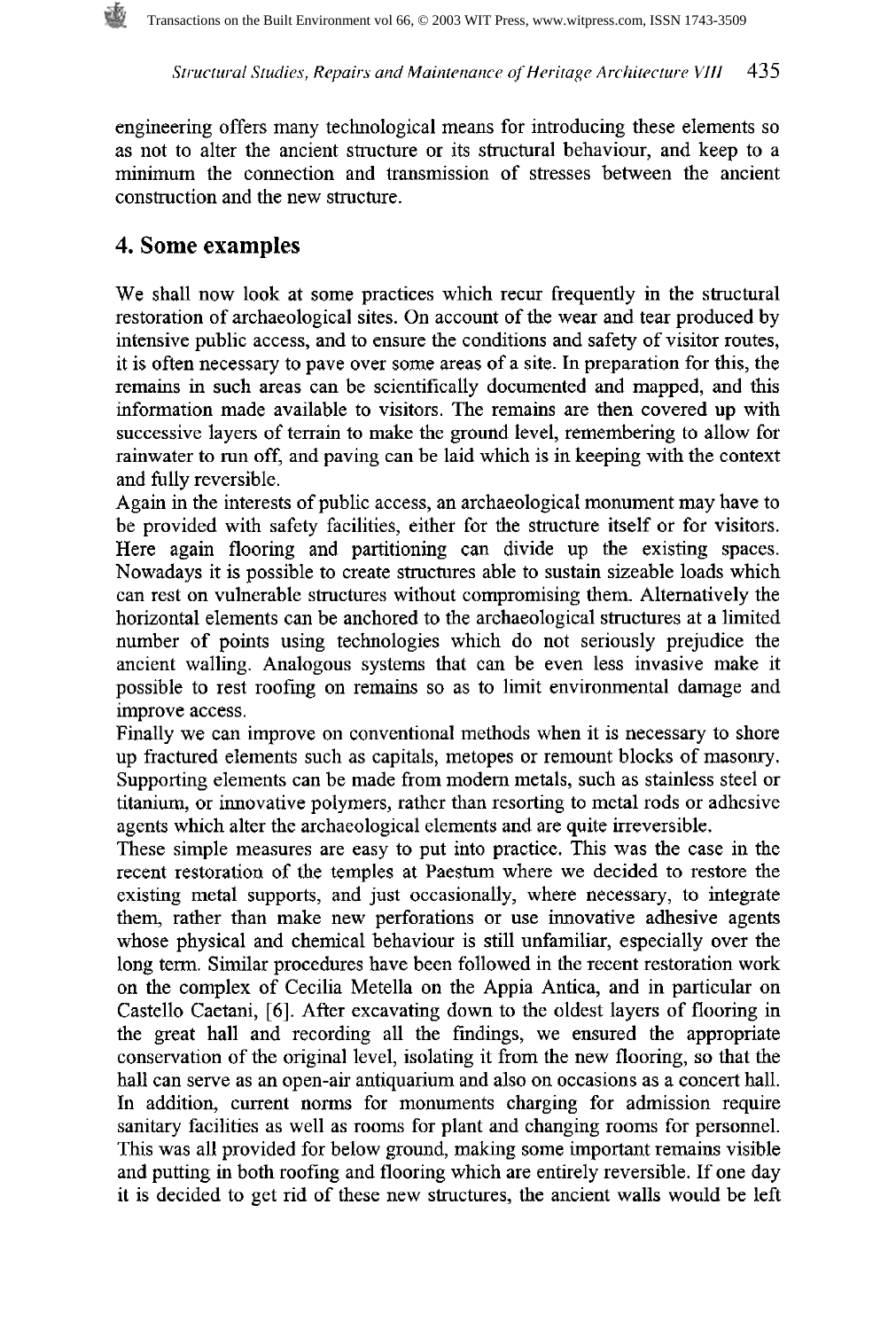with only few, superficial traces of local anchoring which would be easy to make good.

The recent restoration of the Villa dei Quintili on the Appia Antica presents a different picture. Here it was a question of intervening on large-scale structures in masonry whose original configuration could not be established. We tried to keep reintegration to a minimum, rendering it always visible so as not to compromise future research following on further excavations. There is no escaping the fact that interventions on ancient masonry, however carefully carried out, are of necessity irreversible, [7].

**A** unique case of reversibility can be seen in the long programme of restoration carried out over the last twenty years on the Acropolis in Athens. The intervention, motivated by the wish to remove elements that had been wrongly collocated, safeguard caryatids and metopes by placing them in museums and remedy the disastrous effects of past cementification, found particularly favourable conditions in that the properties of the ancient marble meant that it could be separated from the cement, and extensive reintegration could be carried out using this same marble. In practice this has been the first example of fullscale de-cementification of a monumental site, including deconstruction and reconstruction on a grand scale as in the case of the temple of Athene Nike. However, this is such **an** exceptional instance of restoration that we have mentioned it here only for its overall significance: there is no question of such an approach being extended in the future to other archaeological areas in Ancient Greece.

# 5. **Conclusions**

The recognition that archaeological remains form an archive of the material history of an ancient civilization entails adopting conservation measures which are reversible wherever possible, even though this often comes into conflict with questions of access and management of archaeological sites, problems which the current commercially oriented culture tends to exacerbate. Archaeological restoration comes to be seen increasingly as primarily conservation. Modem technologies open up the prospect of new modes of access and use which could substantially lessen the impact on archaeological remains, making it possible to programme conservational maintenance scientifically.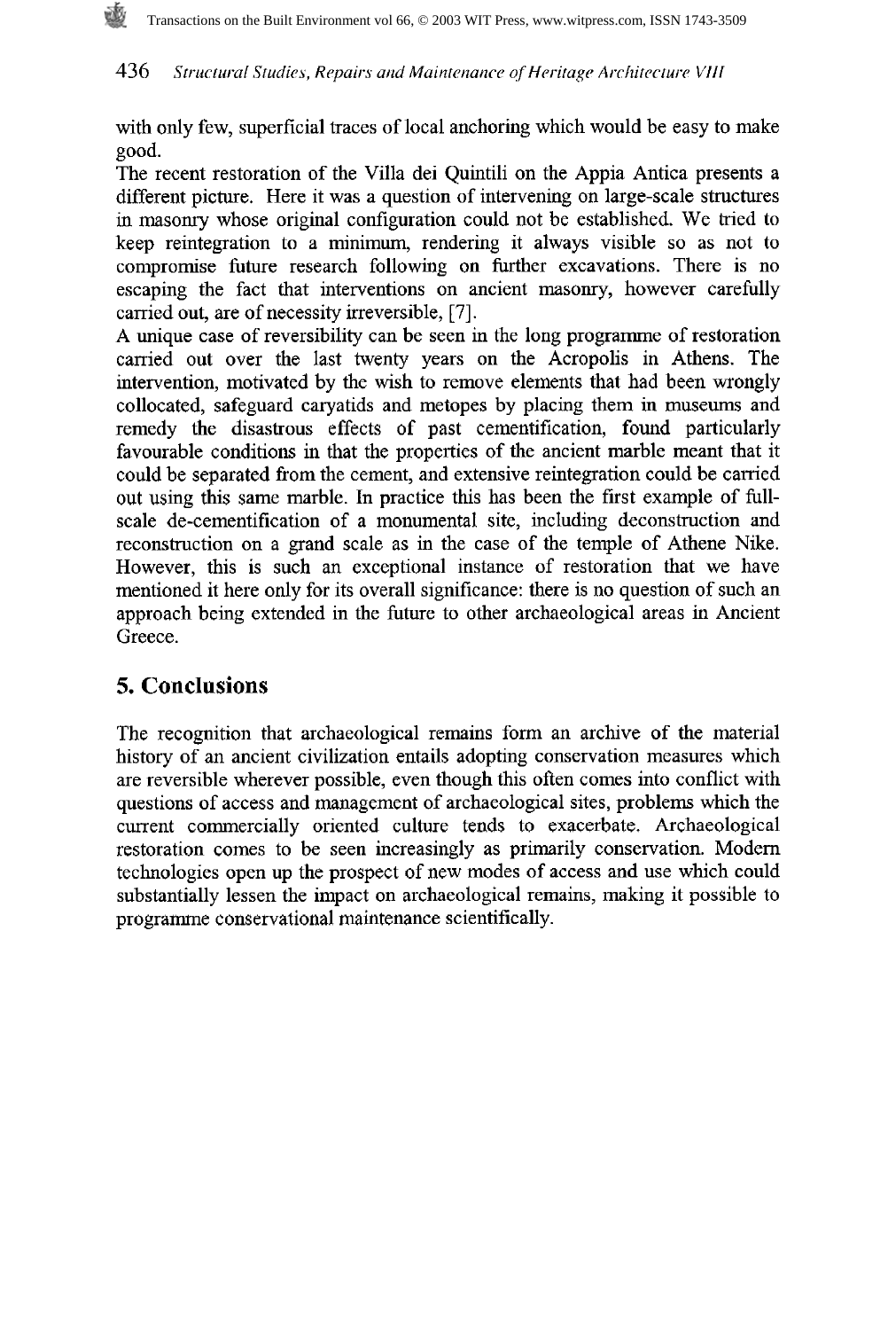## **References**

- [l] Bellomo M., D'Agostino S.: *"Documents in Stone: at the interface of material histoy and conservation",* Atti Convegno Intemazionale STREMAH, "Structural Studies Repairs and Maintenance of Historical Buildings", Bologna, 2001, Vol. VII, pp. 593-597, Wit Press, Ed. C.A.Brebbia.
- [2] D'Agostino S., Melucco Vaccaro A.: *"I1 rudere archeologico: un contributo*  alla conoscenza della sua vulnerabilità", XII Convegno Scienza e Beni Culturali, Bressanone 1996, "Dal Sito Archeologico all'Archeologia del Costruito. Conoscenza, Progetto e Conservazione", Ed. Arcadia Ricerche, pp. 29-37.
- [3] Conforto M.L., D'Agostino S.: *"Some observations on the concept of constuction"*, Atti Convegno Internazionale STREMAH, "Structural Studies Repairs and Maintenance of Historical Buildings", Bologna, 2001, Vol. VII, pp. 609-615, Wit Press, Ed. C.A.Brebbia.
- [4] D'Agostino S., Stendardo L.: *"La consewazione delle coperture in calcestruzzo armato nell 'antica Pompei* ", Atti XVI Convegno "Scienza e Beni Culturali. La Prova del Tempo", Bressanone, 2000, Ed. Arcadia Ricerche, vol. XVI, pp. 287-296.
- [5] D'Agostino S., *"Il colonnato di San Lorenzo: una rzflessione sulla consewazione costruttiva",* Milano 2002, to be published.
- [6] D'Agostino S., Bellomo M., *"The mausoleum of Cecilia Metella on the* Appia *Antica: a structural contribution to its restoration and adaptation for use",*  Eighth International Conference on Structural Studies, Repairs nd Maintenance of Heritage Architecture, STREMAH 2003.
- [7] D'Agostino S., Bellomo M.: *"Excavation, restoration and conservation of archaeological sites. The Villa dei Quintili on the Appia Antica in Rome",*  STREMAH 99, Historical Buildings, Wit Press 1999, vol. VI, pp. 451-460.